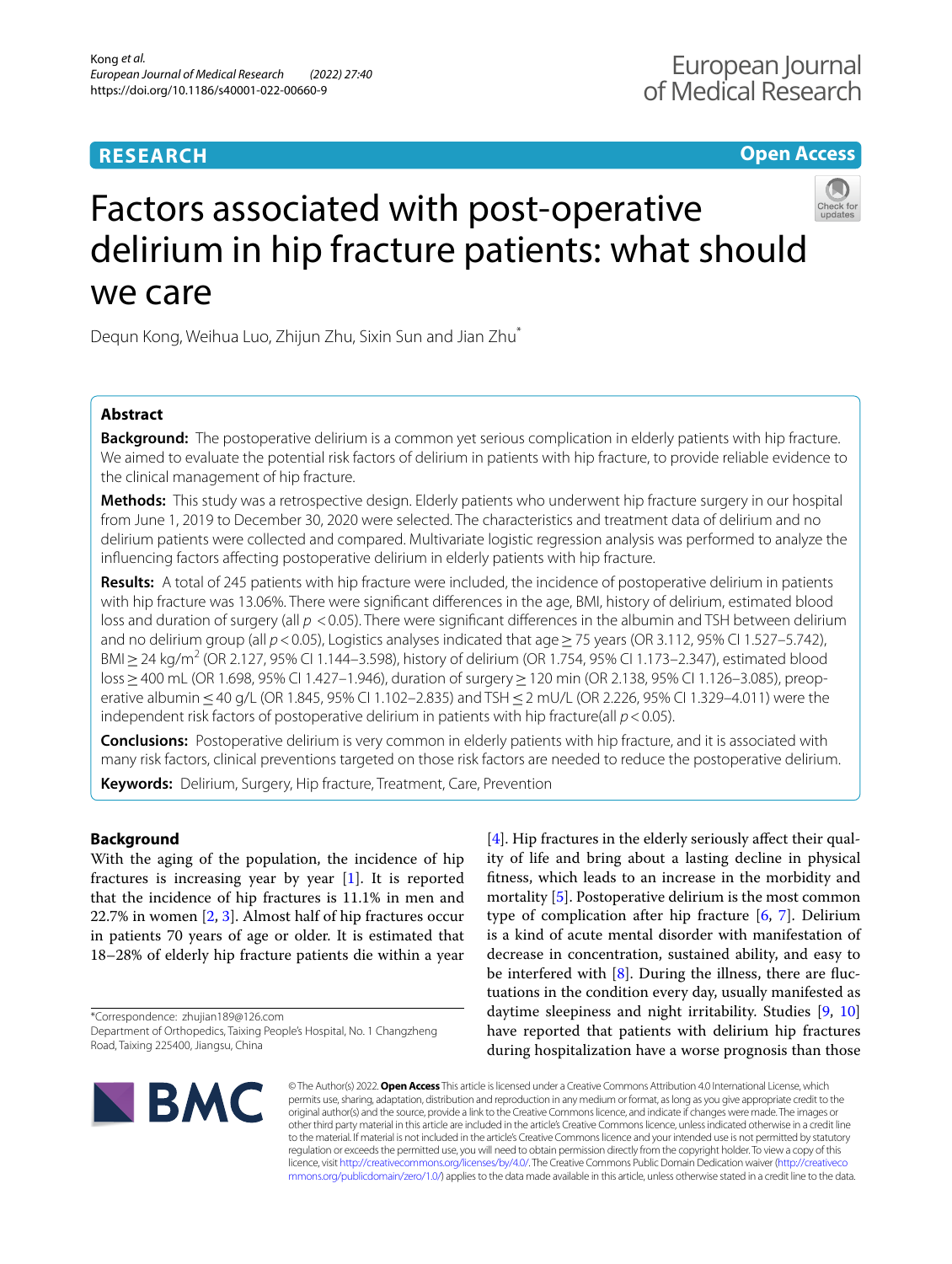without delirium. Delirium during the perioperative period will seriously afect the patient's treatment efect, increase the mortality or the need for home care after discharge, length of hospital stays, costs, and hospitalacquired complications [\[11](#page-5-10), [12\]](#page-5-11).

In clinical practice, due to the lack of knowledge of medical staff and the complexity and change of symptoms, about 32. 46% of delirium is often undetected or not treated, which will bring more serious consequences to the patient  $[13]$  $[13]$ . Thirty to Forty percent of perioperative delirium can be prevented, and efective prevention of delirium can minimize its occurrence and related adverse consequences  $[14, 15]$  $[14, 15]$  $[14, 15]$  $[14, 15]$ . Therefore, we aimed to analyze the characteristics and related infuencing factors of postoperative delirium in patients with hip fractures, to provide evidence support for the prevention of postoperative delirium and management of clinical hip fractures.

# **Methods**

# **Ethics**

In this study, all methods were performed in accordance with the relevant guidelines and regulations. This present study was a retrospective design. Our study had been verifed and approved by the ethical committee of our hospital (Approval Number: LS2019015). Our hospital is an urban tertiary hospital with designated 1788 beds for medical services. For patients with delirium, the written informed consent from guardians for such patients were obtained. For the patients without delirium, written informed consents were obtained from patients.

# **Patients**

Elderly patients who underwent hip fracture surgery in the orthopedics department of our hospital from June 1, 2019 to December 30, 2020 were selected as the research patients. The inclusion criteria for patients in this study were: age  $\geq 60$  years; the hip fracture met the diagnostic criteria for hip fractures; patient underwent elective surgery in our hospital; all patients and their families had been informed and signed an informed consent form; clinical data was complete. Exclusion criteria: patients with a history of brain surgery; participants experienced delirium before the surgical procedure; patients with hearing impairment, since we might have difficulty to communicate with; patients with malignant tumors, since they were mainly treated in the oncology department of our hospital; patients taking sedatives or antidepressants; patients who were unwilling to participate in this study.

# **Diagnosis of delirium**

According to the diagnostic criteria in the ffth edition of the Diagnostic and Statistical Manual of Mental Disorders (DSM-V) of the American Psychiatric Association  $[16]$  $[16]$  $[16]$ , the confusion assessment method (CAM) was used as a diagnostic tool for the diagnosis of delirium [[17\]](#page-5-16). CAM includes 4 items: ① acute onset and fuctuating changes in mental state; ② inattention; ③ thinking disorder;  $\Phi$  change of consciousness level. The CAM assessment was conducted for all the patients pre-operation and post-operation twice a day until the discharge of patients. All the nurses and doctors in our department had been trained for the CAM assessment. The CAM assessment was conducted and recorded by the nurse in charge.

# **Data collection**

Two authors independently collected following clinical data: age, gender, body mass index (BMI), hypertension, diabetes mellitus, hyperlipidemia, history of delirium, type of fracture, time to surgery, postoperative ability of daily living (ADL) score, method of anesthesia, estimated blood loss and duration of surgery. Besides, all patients underwent preoperative laboratory examinations. We collected following biochemical indicators: albumin, hemoglobin, blood sugar, creatinine, urea nitrogen, triiodothyronine (T3), thyroxine (T4), serum thyroid stimulating hormone (TSH), free triiodothyronine (FT3), free thyroxine (FT4), arterial partial pressure of oxygen (PaO<sub>2</sub>) arterial partial pressure of carbon dioxide  $(PaCO<sub>2</sub>)$ .

# **Statistical method**

We used SPSS 25. 0 Software to carry out statistical analysis of relevant data. Measurement data was expressed as mean±standard deviation, measurement data between groups was compared by independent sample *t* test, count data was expressed by number of cases and percentage, and count data were compared by Chi-square test. The covariates with statistical significance in the univariate analysis were further included into the multivariate logistic regression model. We used multivariate logistic regression to analyze the factors affecting postoperative delirium in elderly patients with hip fracture. In this study,  $p < 0$ . 05 meant that the difference between the groups was statistically signifcant.

# **Results**

## **The characteristics of included patients**

A total of 245 patients with hip fracture were included in this study, and 32 patients had been diagnosed as delirium, the incidence of postoperative delirium in patients with hip fracture was 13.06%. As shown in Table [1](#page-2-0), there were signifcant diferences in the age, BMI, history of delirium, estimated blood loss and duration of surgery (all  $p < 0.05$ ). No significant differences in the gender,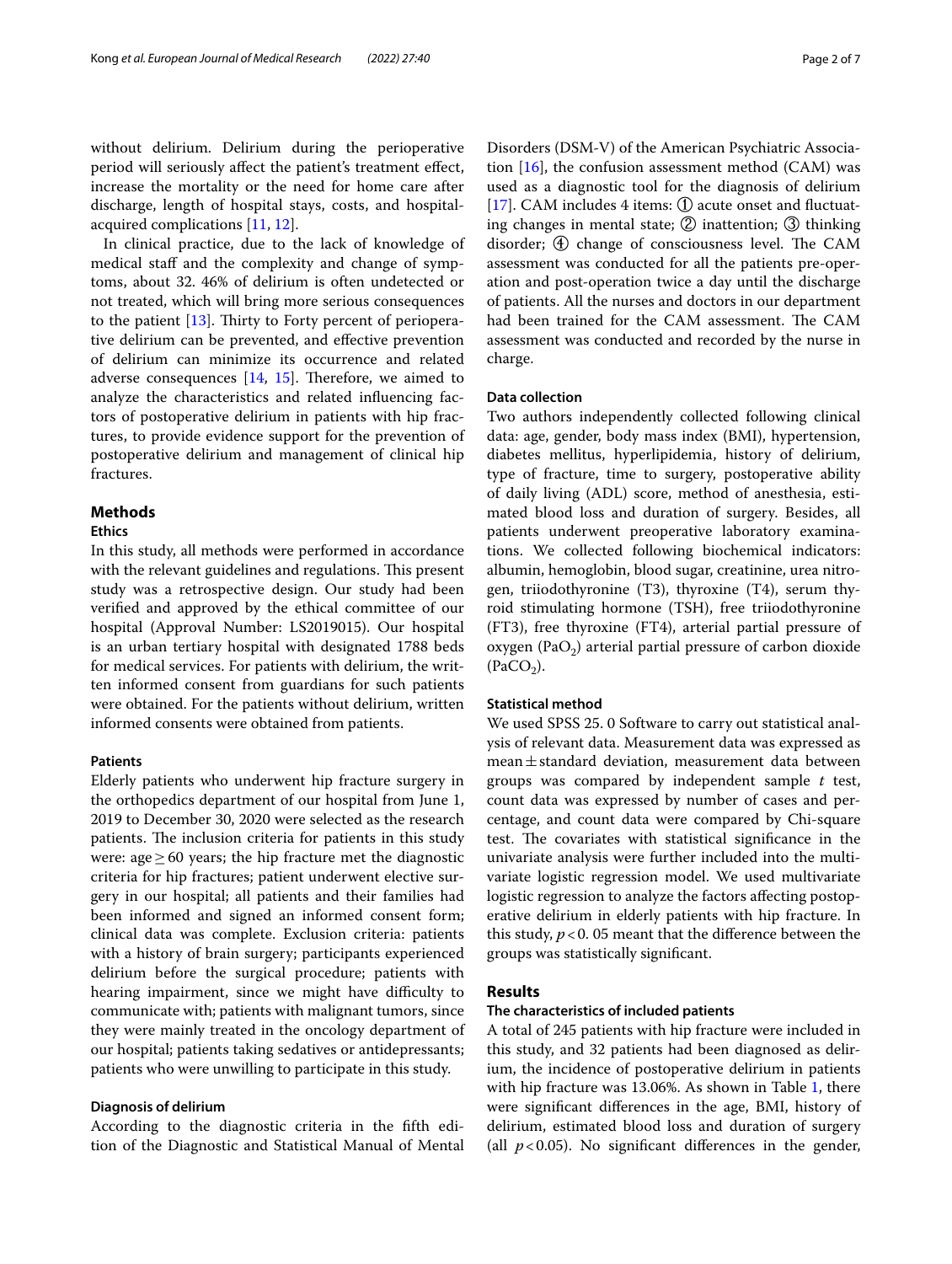| <b>Items</b>               | Delirium group ( $n = 32$ ) | No delirium group ( $n = 213$ ) | $t/x^2$ | p     |  |
|----------------------------|-----------------------------|---------------------------------|---------|-------|--|
| Age (years)                | 78.84 ± 7.36                | $71.21 \pm 5.83$                | 10.731  | 0.014 |  |
| Male/female                | 12/20                       | 84/129                          | 1.926   | 0.085 |  |
| BMI ( $kg/m2$ )            | $25.32 \pm 3.56$            | $21.20 \pm 2.98$                | 1.142   | 0.026 |  |
| Hypertension               | 21 (62.63%)                 | 110 (51.64%)                    | 1.165   | 0.101 |  |
| Diabetes mellitus          | 13 (40.63%)                 | 78 (36.62%)                     | 1.224   | 0.094 |  |
| Hyperlipidemia             | 14 (43.75%)                 | 82 (38.50%)                     | 1.707   | 0.089 |  |
| History of delirium        | 17 (5 3.13%)                | 19 (8.92%)                      | 1.113   | 0.021 |  |
| Type of fracture           |                             |                                 | 1.188   | 0.107 |  |
| Femoral neck fracture      | 13 (40.63%)                 | 81 (38.03%)                     |         |       |  |
| Intertrochanteric fracture | 18 (56.25%)                 | 129 (60.56%)                    |         |       |  |
| Subtrochanteric fracture   | $1(3.12\%)$                 | $3(1.41\%)$                     |         |       |  |
| Preoperative ADL score     | $95.42 \pm 7.18$            | $94.95 \pm 9.84$                | 22.107  | 0.073 |  |
| Time to surgery (days)     | $1.84 \pm 1.04$             | $1.77 \pm 1.16$                 | 1.842   | 0.109 |  |
| Method of anesthesia       |                             |                                 | 1.882   | 0.096 |  |
| Lumbar anaesthesia         | 19 (59.38%)                 | 124 (58.22%)                    |         |       |  |
| General anaesthesia        | 13 (40.63%)                 | 89 (41.78%)                     |         |       |  |
| Estimated blood loss (mL)  | $455.07 \pm 62.85$          | $369.12 \pm 58.23$              | 38.467  | 0.002 |  |
| Duration of surgery (min)  | $147.12 \pm 36.77$          | $102.37 \pm 24.16$              | 19.236  | 0.008 |  |

# <span id="page-2-0"></span>**Table 1** Characteristics of included patients

hypertension, diabetes mellitus, hyperlipidemia, type of fracture, time to surgery, postoperative ADL score and method of anesthesia were found (all  $p > 0.05$ ).

# **Preoperative laboratory examination results**

As shown in Table [2,](#page-2-1) there were signifcant diferences in the albumin and TSH between delirium and no delirium group(all  $p < 0.05$ ), no significant differences in the hemoglobin, blood sugar, creatinine, urea nitrogen, T3, T4, FT3, FT4, PaO<sub>2</sub> and PaCO<sub>2</sub> were found(all  $p > 0.05$ ).

# **Logistic regression analyses**

The variable assignment of multivariate logistic regression was presented in Additional fle [1](#page-4-0). As indicated in Table [3,](#page-3-0) Age ≥ 75 years (OR 3.112, 95% CI 1.527–5.742), BMI $\geq$ 24 kg/m<sup>2</sup> (OR 2.127, 95% CI 1.144–3.598), history of delirium (OR 1.754, 95% CI 1.173–2.347), estimated blood loss≥400 mL (OR 1.698, 95% CI 1.427–1.946), duration of surgery≥120 min (OR 2.138, 95% CI 1.126– 3.085), preoperative albumin  $\leq 40$  g/L (OR 1.845, 95%) CI 1.102–2.835) and TSH  $\leq$  2 mU/L (OR 2.226, 95% CI 1.329–4.011) were the independent risk factors of

<span id="page-2-1"></span>**Table 2** Preoperative laboratory examination results

| Items                  | Delirium group ( $n = 32$ ) | No delirium group ( $n = 213$ ) | $t/x^2$ | p     |  |
|------------------------|-----------------------------|---------------------------------|---------|-------|--|
| Albumin (g/L)          | $38.05 \pm 6.22$            | $44.96 \pm 5.34$                | 7.116   | 0.025 |  |
| Hemoglobin (g/L)       | $122.03 \pm 19.74$          | $120.84 \pm 14.09$              | 17.253  | 0.091 |  |
| Blood sugar (mmol/L)   | $7.42 \pm 1.08$             | $7.51 \pm 1.33$                 | 1.650   | 0.102 |  |
| Creatinine (µmol/L)    | $76.95 \pm 8.31$            | $75.32 \pm 8.84$                | 6.041   | 0.087 |  |
| Urea nitrogen (mmol/L) | $7.73 \pm 1.02$             | $7.24 \pm 1.27$                 | 1.636   | 0.099 |  |
| $T3$ (mU/L)            | $1.41 \pm 0.12$             | $1.38 \pm 0.11$                 | 1.204   | 0.112 |  |
| $T4$ (mU/L)            | $95.03 \pm 12.54$           | $96.23 \pm 14.04$               | 8.345   | 0.063 |  |
| TSH (mU/L)             | $1.62 \pm 0.22$             | $2.74 \pm 0.52$                 | 1.224   | 0.022 |  |
| $FT3$ (mU/L)           | $3.13 \pm 0.97$             | $3.30 \pm 0.83$                 | 1.137   | 0.059 |  |
| $FT4$ (mU/L)           | $16.84 \pm 4.03$            | $16.59 \pm 5.18$                | 3.284   | 0.064 |  |
| $PaO2$ (mmHq)          | $84.36 \pm 12.65$           | $86.89 \pm 15.11$               | 9.705   | 0.131 |  |
| $PaCO2$ (mmHg)         | $33.82 \pm 5.78$            | $32.41 \pm 6.05$                | 4.822   | 0.061 |  |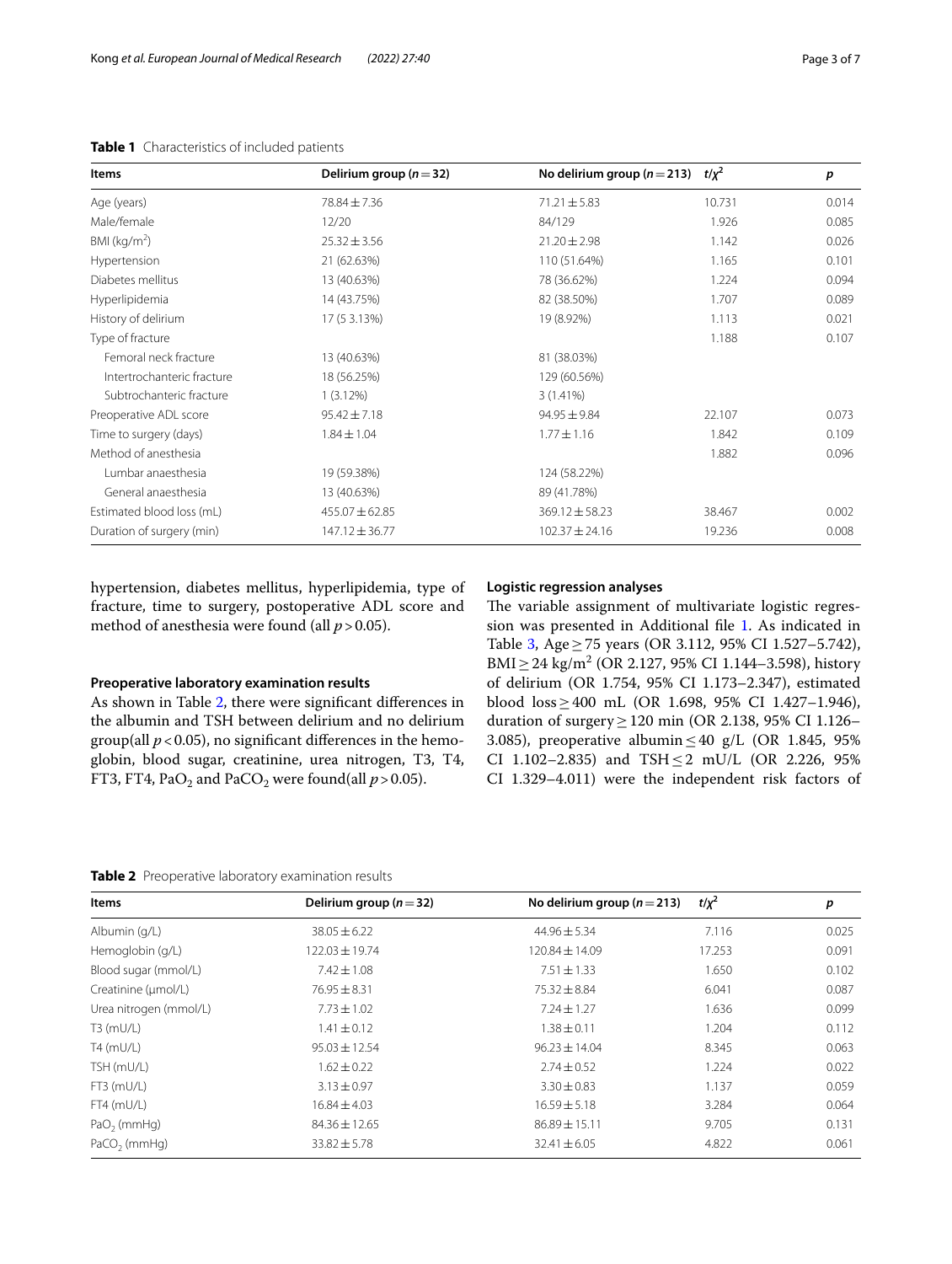<span id="page-3-0"></span>**Table 3** Logistic regression analysis on the risk factors of postoperative delirium in patients with hip fracture

| Items                                     | β     | SΕ    | <b>OR</b>   | 95% CI            | р     |
|-------------------------------------------|-------|-------|-------------|-------------------|-------|
| Age $\geq$ 75 years                       | 0.122 | 0495  | 3.112       | 1.527-5.742       | 0.012 |
| BMI $\geq$ 24 kg/m <sup>2</sup>           | 0.217 | 0.356 | 2.127       | 1.144-3.598       | 0.029 |
| History of delirium                       | 0.143 | 0.518 |             | 1.754 1.173-2.347 | 0.042 |
| <b>Fstimated blood</b><br>$loss > 400$ mL | 0.257 | 0522  | 1.698       | 1.427-1.946       | 0013  |
| Duration of sur-<br>$qery \ge 120$ min    | 0.187 |       | 0.236 2.138 | 1.126-3.085       | 0.046 |
| Albumin $\leq$ 40 g/L                     | 0.124 | 0331  | 1.845       | 1.102-2.835       | 0.017 |
| $TSH < 2$ mU/L                            | 0.114 | 0.642 | 2.226       | 1.329-4.011       | 0.009 |

postoperative delirium in patients with hip fracture(all  $p < 0.05$ ).

# **Discussion**

Postoperative delirium is an acute psychopathic syndrome with cognitive dysfunction and other related symptoms including disturbances in consciousness, perception, thinking, mood, memory, attention, and sleep cycle [\[18](#page-5-17)]. Postoperative delirium has a high morbidity and related mortality in elderly patients [\[19](#page-5-18)]. According to reports [\[20](#page-5-19), [21\]](#page-5-20), the incidence of delirium after hip fracture in the elderly ranges from 5.15 to 48.37%, which may be related to the diferences of diagnostic criteria of delirium. Previous study [\[22](#page-5-21)] has analyzed 232 cases of elderly patients with hip fracture and has found that delirium occurred in 30.2% of patients, and the survival rate of this part of patients 40 months after surgery was 63.6%, which was much lower than the normal patient's survival rate of 81.0%. Besides, previous studies [[23–](#page-5-22)[25](#page-5-23)] have found that patients with delirium have longer hospital stays, higher medical costs, and the incidence of dementia after discharge can be as high as 38%, and postoperative hip function and independent living ability of delirium patients are difficult to restore to the preoperative level, which seriously afects the prognosis of patients. Therefore, early prevention, detection and treatment of delirium have important clinical signifcance for improving the prognosis of patients with hip fracture. The results of our study have indicated that the incidence of postoperative delirium in patients with hip fracture is 13.06%, and age $\geq$  75 years, BMI $\geq$  24 kg/m<sup>2</sup>, history of delirium, estimated blood loss≥400 mL, duration of surgery  $\geq$  120 min, preoperative albumin  $\leq$  40 g/L and TSH $\leq$ 2 mU/L are the independent risk factors of postoperative delirium in patients with hip fracture. Clinical measures targeted on those risk factors are needed to prevent the onset and development of postoperative delirium.

With the increase of age, the organs and tissues of elderly patients degenerate and their functions decline, and there are often many chronic underlying medical diseases, such as the cardiovascular system, respiratory system, and endocrine system [\[26](#page-5-24)]. Besides, they are also easy to merge due to decreased appetite and intake, and metabolic disorders, leading to malnutrition [\[27](#page-5-25)]. Studies [\[28](#page-5-26), [29\]](#page-5-27) have shown that elderly patients with hip fractures  $\geq$  73 years of age are 1.83 times more likely to develop delirium after surgery than those aged<73 years. Studies [[30,](#page-5-28) [31\]](#page-5-29) have shown that age is attributable to preoperative malnutrition in elderly patients with medullary fractures, and it is one of the main risk factors of delirium in elderly patients, which is consistent with the results of this study.

Higher BMI is associated with higher risk of delirium. It's been reported that obesity is associated with the development of delirium, and obesity patients generally have higher BMI [\[32,](#page-5-30) [33\]](#page-5-31). Besides, it's been reported that the higher BMI is associated with hip fracture in elderly patients  $[34]$  $[34]$  $[34]$ . The association of BMI and higher risk of delirium may be a J-shaped curve, since the obesity is generally defined as  $\text{BMI} \geq 28 \text{ kg/m}^2$ . Limited by sample size, we could not perform subgroup analysis on the association of BMI and delirium, future studies with larger sample size and diferent population are needed.

The duration of surgery is a risk factor for delirium after hip fracture surgery in the elderly. The reasons may be that the prolonged operation duration means prolonged anesthesia time and stress duration of surgical trauma [[35\]](#page-5-33). However, the function of various organs in elderly hip patients has a certain degree of degradation, and then sufers a longer surgical trauma and stress level, the body is more likely to be decompensated, and the central system of norepinephrine–acetylcholine is more likely to be unbalanced, causing brain to be extremely excited, leading to the occurrence of delirium [\[36,](#page-6-0) [37](#page-6-1)]. In addition, the prolonged surgery duration for elderly patients with hip fractures also means increased surgical trauma and intraoperative blood loss, excessive blood loss has aggravated the hypoxia of brain cells, resulting in the occurrence of delirium [[38](#page-6-2)]. It's been reported that the intraoperative anesthetics is associated with the delirium, yet we did no fnd this association, which may be explained that the sample size is not large enough to detect the association. Therefore, preoperative doctors should formulate individualized surgical plans according to the specifc conditions of the patients, speed up the operation process to reduce intraoperative blood loss, shorten the operation time, and reduce the use of intraoperative anesthetics.

Low albumin is one of the manifestations of patients with malnutrition. It's been reported that the patient's nutritional status has a certain correlation with the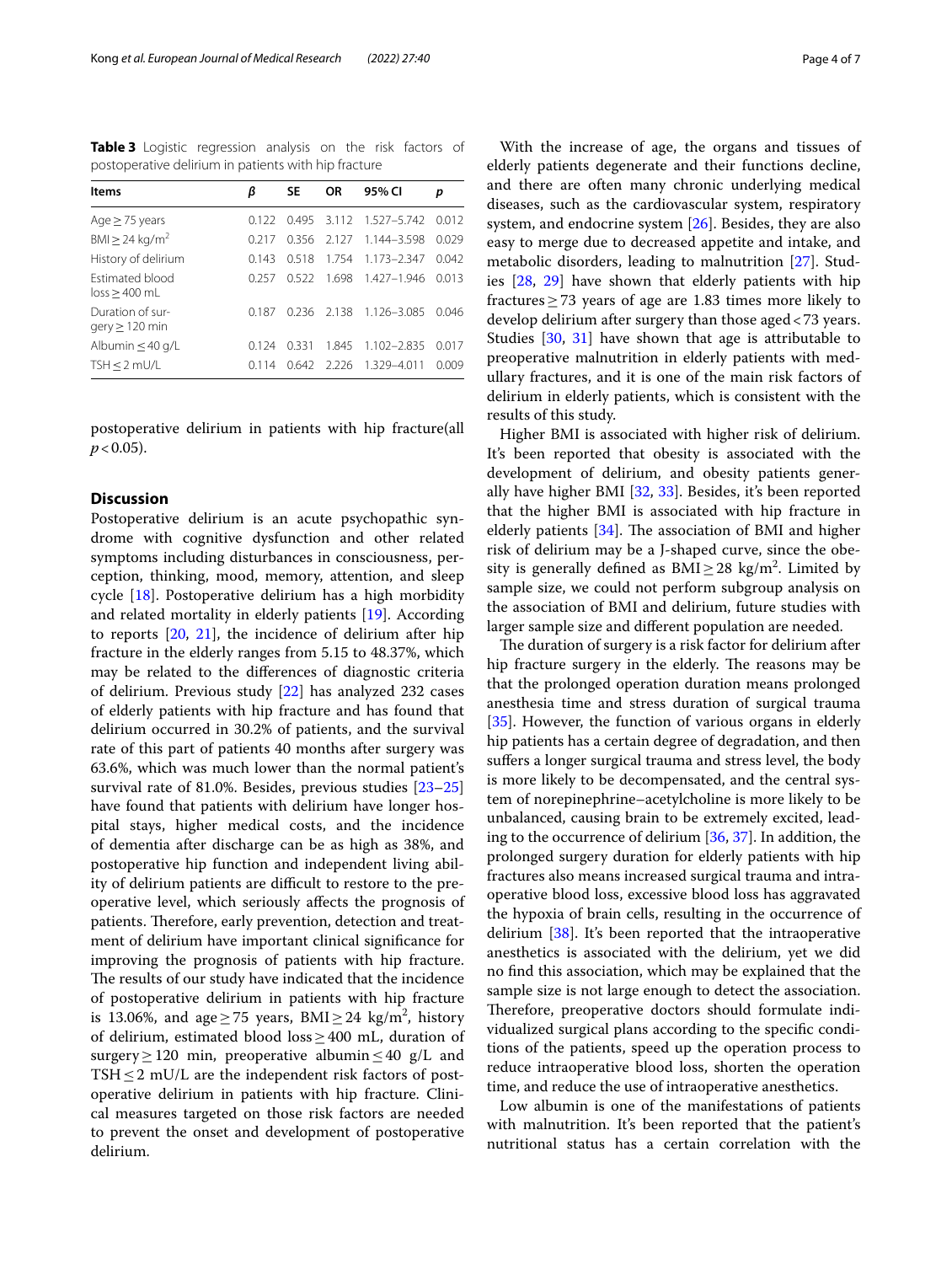occurrence of postoperative delirium [[39](#page-6-3)]. Studies [\[40](#page-6-4), [41\]](#page-6-5) have shown that the risk of postoperative delirium among elderly patients with hip fracture is 3 times that of those with normal nutrition and 2.5 times that of those with malnutrition. There may be an underlying inflammatory process causing this. Thus, factors associated with prolonged infammation, such as infections, delay in surgery may be involved. Some studies [[42,](#page-6-6) [43](#page-6-7)] believe that the application of high-protein nutritional supplements before surgery can improve the clinical outcome of surgical patients. Therefore, the monitor and correction of albumin level is vital to the prognosis of patients with hip fracture surgery.

Hip fracture surgery is traumatic and usually takes a long time, thus the postoperative stress response is obvious. It disrupts the hypothalamus–pituitary–thyroid axis of the patient and affects thyroid function  $[44]$  $[44]$ . Thyroid hormone is an essential substance for maintaining the normal function of the central nervous system and is closely associated with human mental activity [[45](#page-6-9)]. Previous studies  $[46, 47]$  $[46, 47]$  $[46, 47]$  $[46, 47]$  have shown that the inflammatory response of the systemic system caused by postoperative stress can lead to delirium by increasing the permeability of the blood–brain barrier. Thyroid hormone can signifcantly afect the body's protein metabolism, has a diuretic efect and stimulating efect on the function of the adrenal cortex, and afects the function of the cardiovascular system, thereby affecting the blood flow of important organs, such as the liver, kidney, and brain. As the number of brain cells in the elderly decreases year by year with age, the cerebral blood flow is also reduced, the metabolic level is signifcantly reduced, the central neurotransmitter is reduced, and the nerve conduction speed slows down, resulting in widespread brain dysfunction. Coupled with the primary disease and surgical trauma, the combined efect of other infuencing factors makes elderly patients become prone to postoperative delirium [[48,](#page-6-12) [49](#page-6-13)].

This study has certain shortcomings that must be considered. First, the sample size of the study included in this study is small, it maybe underpower to detect the group diferences. In addition, we have excluded patients with hearing impairment and malignancy, it may be useful to evaluate the infuences of those factors on delirium. Second, this study is a retrospective study design, the included indicators are limited, dementia or mild cognitive impairment are not considered as covariates in the study, considering the known association between dementia and delirium. Future prospective studies are needed to further analyze the related factors of postoperative delirium. Third, we have made the follow-up until the discharge of patients, we have not performed follow-up after hospital discharge, the longterm risk of delirium remains unclear. Finally, there is a certain diference between the incidence of delirium in this study and previous related studies. The reason may be due to the diferent diagnostic criteria and postoperative follow-up time for delirium, the possibility of internal bias in the study cannot be ruled out. Therefore, future studies with larger samples size are needed to further elucidate the infuencing factors of postoperative delirium.

# **Conclusions**

In conclusion, we have found that postoperative delirium is very common is patients with hip fracture, and for patients with age  $\geq$  75 years, BMI  $\geq$  24 kg/m<sup>2</sup>, history of delirium, estimated blood  $loss \geq 400$  mL, duration of surgery  $\geq$  120 min, preoperative albumin  $\leq$  40 g/L and TSH  $\leq$  2 mU/L, they may have higher risks for the development of postoperative delirium, early alert and preventions should be taken in advance to reduce the onset of postoperative delirium. Still, limited by sample size and study design, future studies with larger sample and rigorous design are highlighted to further ascertain the risk factors of postoperative delirium in patients with hip fracture, to provide reliable evidence to the management of hip fracture.

#### **Abbreviations**

DSM-V: Diagnostic and statistical manual of mental disorders; CAM: Confusion assessment method; BMI: Body mass index; ADL: Ability of daily living; T3: Triiodothyronine; T4: Thyroxine; TSH: Thyroid stimulating hormone; FT3: Free triiodothyronine; FT4: Free thyroxine; PaO<sub>2</sub>: Arterial partial pressure of oxygen; PaCO<sub>2</sub>: Arterial partial pressure of carbon dioxide.

#### **Supplementary Information**

The online version contains supplementary material available at [https://doi.](https://doi.org/10.1186/s40001-022-00660-9) [org/10.1186/s40001-022-00660-9](https://doi.org/10.1186/s40001-022-00660-9).

<span id="page-4-0"></span>**Additional fle 1: Table S1.** The variable assignment of multivariate logistic regression.

#### **Acknowledgements**

None.

#### **Authors' contributions**

DK, JZ designed research; DK, WL, ZZ, SS, JZ conducted research; DK, WL analyzed data; JZ wrote the frst draft of manuscript; JZ had primary responsibility for fnal content. All authors read and approved the fnal manuscript.

#### **Funding** None.

#### **Availability of data and materials**

All data generated or analyzed during this study are included in this published article.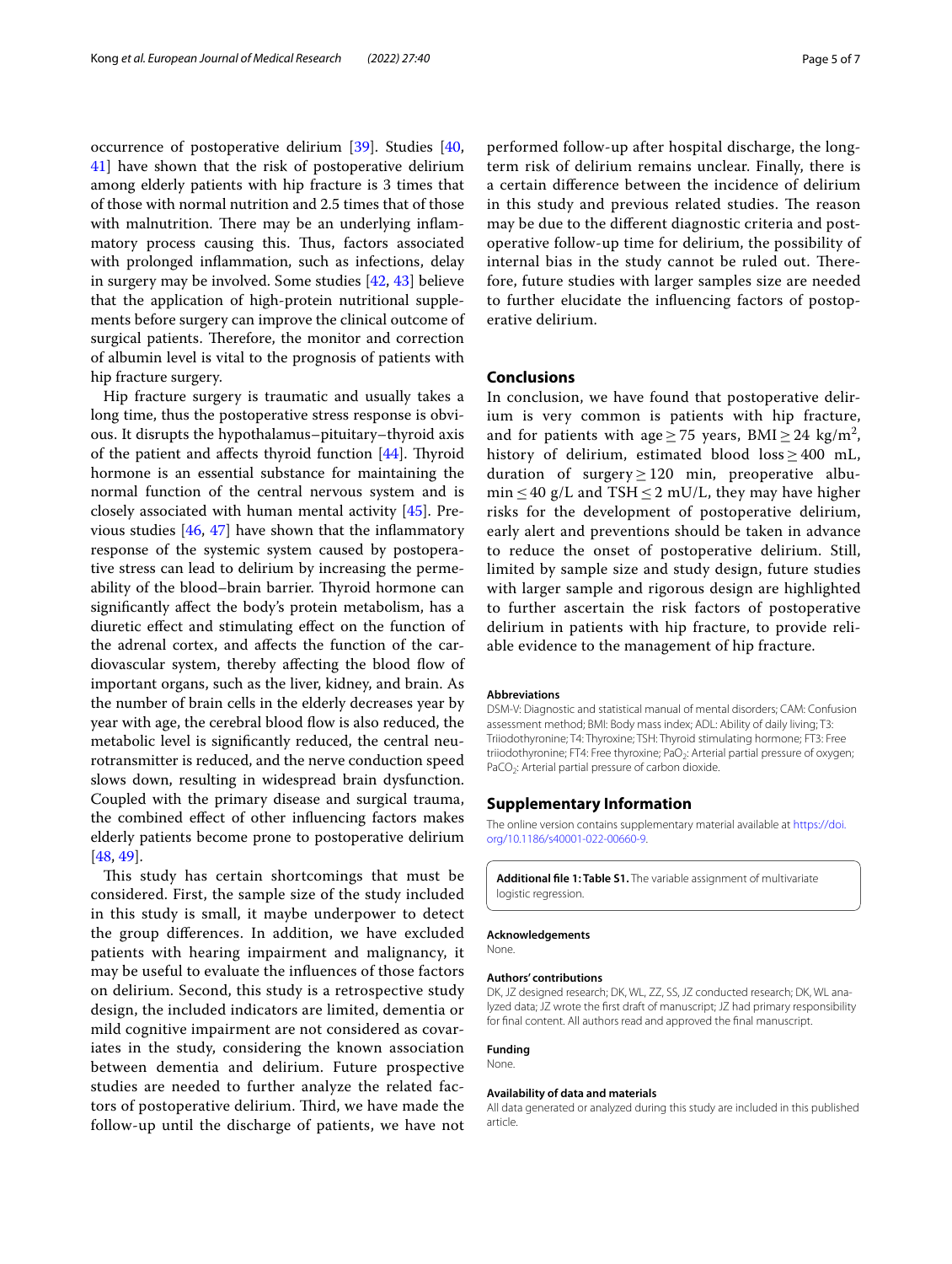## **Declarations**

#### **Ethics approval and consent to participate**

In this study, all methods were performed in accordance with the relevant guidelines and regulations. Our study had been verifed and approved by the ethical committee of our hospital (Approval Number: EC1900928-2d). For patients with delirium, the written informed consent from guardians for such patients were obtained. For the patients without delirium, written informed consents were obtained from patients.

#### **Consent for publication**

Not applicable.

#### **Competing interests**

The authors declare that they have no competing interests.

Received: 1 June 2021 Accepted: 14 February 2022<br>Published online: 12 March 2022

#### **References**

- <span id="page-5-0"></span>1. Wolf O, Mukka S, Ekelund J, Moller M, Hailer NP. How deadly is a fracture distal to the hip in the elderly? An observational cohort study of 11,799 femoral fractures in the Swedish Fracture Register. Acta Orthop. 2021;92(1):40–6.
- <span id="page-5-1"></span>2. Barrett-Lee J, Barbur S, Johns J, Pearce J, Elliot RR. Hip fractures in centenarians: a multicentre review of outcomes. Ann R Coll Surg Engl. 2021;103(1):59–63.
- <span id="page-5-2"></span>3. Asada M, Horii M, Ikoma K, Goto T, Okubo N, Kuriyama N, Takahashi K. Hip fractures among the elderly in Kyoto, Japan: a 10-year study. Arch Osteoporos. 2021;16(1):30.
- <span id="page-5-3"></span>4. Frenkel Rutenberg T, Vintenberg M, Khamudis A, Rubin T, Rutenberg R, Bdeir A, Shemesh S. Outcome of fragility hip fractures in elderly patients: does diabetes mellitus and its severity matter? Arch Gerontol Geriatr. 2021;93:104297.
- <span id="page-5-4"></span>5. Meng D, Bai X, Wu H, Yao S, Ren P, Bai X, Lu C, Song Z. Patient and perioperative factors infuencing the functional outcomes and mortality in elderly hip fractures. J Invest Surg. 2021;34(3):262–9.
- <span id="page-5-5"></span>6. de Jong L, van Rijckevorsel V, Raats JW, Klem T, Kuijper TM, Roukema GR. Delirium after hip hemiarthroplasty for proximal femoral fractures in elderly patients: risk factors and clinical outcomes. Clin Interv Aging. 2019;14:427–35.
- <span id="page-5-6"></span>7. Mosk CA, Mus M, Vroemen JP, van der Ploeg T, Vos DI, Elmans LH, van der Laan L. Dementia and delirium, the outcomes in elderly hip fracture patients. Clin Interv Aging. 2017;12:421–30.
- <span id="page-5-7"></span>8. Yang Y, Zhao X, Dong T, Yang Z, Zhang Q, Zhang Y. Risk factors for postoperative delirium following hip fracture repair in elderly patients: a systematic review and meta-analysis. Aging Clin Exp Res. 2017;29(2):115–26.
- <span id="page-5-8"></span>9. Smith TO, Cooper A, Peryer G, Griffiths R, Fox C, Cross J. Factors predicting incidence of post-operative delirium in older people following hip fracture surgery: a systematic review and meta-analysis. Int J Geriatr Psychiatry. 2017;32(4):386–96.
- <span id="page-5-9"></span>10. Scurrah A, Shiner CT, Stevens JA, Faux SG. Regional nerve blockade for early analgesic management of elderly patients with hip fracture—a narrative review. Anaesthesia. 2018;73(6):769–83.
- <span id="page-5-10"></span>11. Wang Y, Tang J, Zhou F, Yang L, Wu J. Comprehensive geriatric care reduces acute perioperative delirium in elderly patients with hip fractures: a meta-analysis. Medicine. 2017;96(26):e7361.
- <span id="page-5-11"></span>12. Wang CG, Qin YF, Wan X, Song LC, Li ZJ, Li H. Incidence and risk factors of postoperative delirium in the elderly patients with hip fracture. J Orthop Surg Res. 2018;13(1):186.
- <span id="page-5-12"></span>13. Bai J, Liang Y, Zhang P, Liang X, He J, Wang J, Wang Y. Association between postoperative delirium and mortality in elderly patients undergoing hip fractures surgery: a meta-analysis. Osteoporos Int. 2020;31(2):317–26.
- <span id="page-5-13"></span>14. Marcantonio ER, Flacker JM, Wright RJ, Resnick NM. Reducing delirium after hip fracture: a randomized trial. J Am Geriatr Soc. 2001;49(5):516–22.
- <span id="page-5-14"></span>15. Sieber F, Neufeld KJ, Gottschalk A, Bigelow GE, Oh ES, Rosenberg PB, Mears SC, Stewart KJ, Ouanes JP, Jaberi M, et al. Depth of sedation as an interventional target to reduce postoperative delirium: mortality

and functional outcomes of the strategy to reduce the incidence of postoperative delirium in elderly patients randomised clinical trial. Br J Anaesth. 2019;122(4):480–9.

- <span id="page-5-15"></span>16. Sachdev PS, Mohan A, Taylor L, Jeste DV. DSM-5 and mental disorders in older individuals: an overview. Harv Rev Psychiatry. 2015;23(5):320–8.
- <span id="page-5-16"></span>17. Inouye SK, van Dyck CH, Alessi CA, Balkin S, Siegal AP, Horwitz RI. Clarifying confusion: the confusion assessment method. A new method for detection of delirium. Ann Intern Med. 1990;113(12):941–8.
- <span id="page-5-17"></span>18. Gusmao-Flores D, Salluh JI, Chalhub RA, Quarantini LC. The confusion assessment method for the intensive care unit (CAM-ICU) and intensive care delirium screening checklist (ICDSC) for the diagnosis of delirium: a systematic review and meta-analysis of clinical studies. Crit Care. 2012;16(4):R115.
- <span id="page-5-18"></span>19. Patel V, Champaneria R, Dretzke J, Yeung J. Efect of regional versus general anaesthesia on postoperative delirium in elderly patients undergoing surgery for hip fracture: a systematic review. BMJ Open. 2018;8(12):e020757.
- <span id="page-5-19"></span>20. Sieber FE, Neufeld KJ, Gottschalk A, Bigelow GE, Oh ES, Rosenberg PB, Mears SC, Stewart KJ, Ouanes JP, Jaberi M, et al. Effect of depth of sedation in older patients undergoing hip fracture repair on postoperative delirium: the STRIDE randomized clinical trial. JAMA Surg. 2018;153(11):987–95.
- <span id="page-5-20"></span>21. Lee PJ, Shorten GD. Delirium after hip fracture surgery. J Clin Anesth. 2019;58:119–20.
- <span id="page-5-21"></span>22. Xinping W, Li J, Yinghua H. The correlation between preoperative malnutrition and delirium after hip fracture in the elderly. Pract Geriatr. 2020;34(5):41–3.
- <span id="page-5-22"></span>23. Hao J, Dong B, Zhang J, Luo Z. Pre-emptive analgesia with continuous fascia iliaca compartment block reduces postoperative delirium in elderly patients with hip fracture. A randomized controlled trial. Saudi Med J. 2019;40(9):901–6.
- 24. Freter S, Koller K, Dunbar M, MacKnight C, Rockwood K. Translating delirium prevention strategies for elderly adults with hip fracture into routine clinical care: a pragmatic clinical trial. J Am Geriatr Soc. 2017;65(3):567–73.
- <span id="page-5-23"></span>25. Guo Y, Jia P, Zhang J, Wang X, Jiang H, Jiang W. Prevalence and risk factors of postoperative delirium in elderly hip fracture patients. J Int Med Res. 2016;44(2):317–27.
- <span id="page-5-24"></span>26. de Miguel AM, Roca Chacon O, Martinez-Alonso M, Serrano Godoy M, Mas Atance J, Garcia Gutierrez R. Hip fracture in the elderly patient: prognostic factors for mortality and functional recovery at one year. Rev Esp Geriatr Gerontol. 2018;53(5):247–54.
- <span id="page-5-25"></span>27. Tzimas P, Samara E, Petrou A, Korompilias A, Chalkias A, Papadopoulos G. The infuence of anesthetic techniques on postoperative cognitive function in elderly patients undergoing hip fracture surgery: general vs spinal anesthesia. Injury. 2018;49(12):2221–6.
- <span id="page-5-26"></span>28. Wennberg P, Moller M, Herlitz J, KenneSarenmalm E. Fascia iliaca compartment block as a preoperative analgesic in elderly patients with hip fractures—efects on cognition. BMC Geriatr. 2019;19(1):252.
- <span id="page-5-27"></span>29. Ernst G, Watne LO, Rostrup M, Neerland BE. Delirium in patients with hip fracture is associated with increased heart rate variability. Aging Clin Exp Res. 2020;32(11):2311–8.
- <span id="page-5-28"></span>30. Mak JC, Cameron ID, March LM, National Health and Medical Research Council. Evidence-based guidelines for the management of hip fractures in older persons: an update. Med J Aust. 2010;192(1):37–41.
- <span id="page-5-29"></span>31. Connolly KP, Kleinman RS, Stevenson KL, Neuman MD, Mehta SN. Delirium reduced with intravenous acetaminophen in geriatric hip fracture patients. J Am Acad Orthop Surg. 2020;28(8):325–31.
- <span id="page-5-30"></span>32. Negro A, Leggieri C, Villa G, Lembo R, Signo F, Lanzalaco MR, Miconi L, Tira T, Ponzetta G, Dossi M, et al. Delirium prevalence point: an observational monocentric study in a tertiary university hospital. Ir J Med Sci. 2021;190(2):793–8.
- <span id="page-5-31"></span>33. Canliang X, Ji X. Analysis of infuencing factors of delirium after hip fracture in the elderly. Contemp Med. 2020;26(27):44–6.
- <span id="page-5-32"></span>34. Wei H, Mingquan Z, Zujian T. Analysis of high-risk factors for postoperative delirium in elderly patients with hip fracture. J Trauma Surg. 2014;16(4):324–7.
- <span id="page-5-33"></span>35. Chen JL, Wan L, Zhu SB, Xu Y, Zheng XD. Clinical study of Jiawei Xiaoyao Powder (JWXYP) on preventing delirium in elderly patients with hip fracture after operation. Zhongguo Gu Shang. 2019;32(9):833–6.